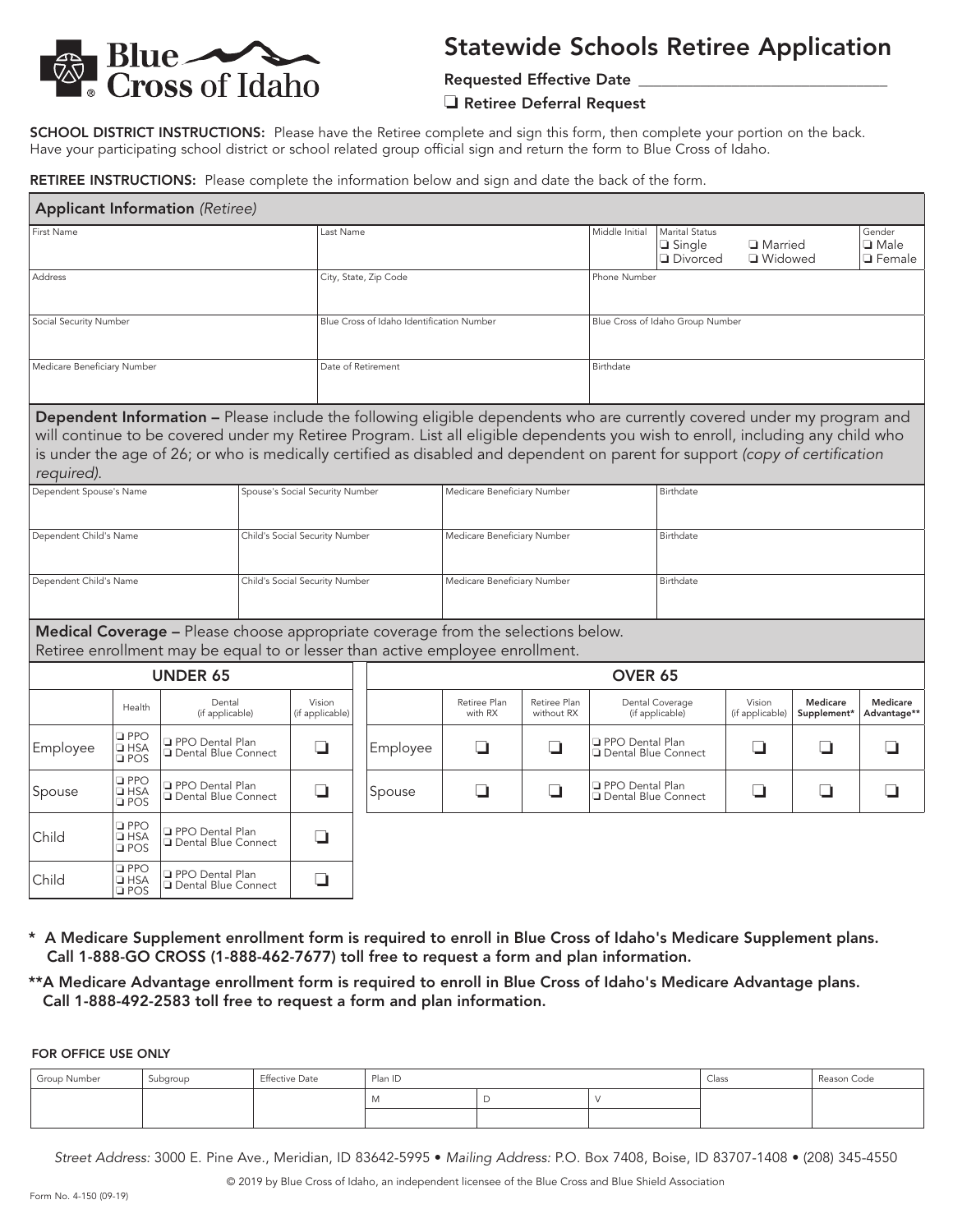| <b>Current/Prior Coverage</b><br>(For Coordination of Benefits, please complete the section below. Use extra paper if necessary).                                                                                                                                                                                                                                                                                                                                                                                                                                                                                                                                                                                                                                                                             |                 |               |                                         |            |                            |                                  |  |  |  |  |
|---------------------------------------------------------------------------------------------------------------------------------------------------------------------------------------------------------------------------------------------------------------------------------------------------------------------------------------------------------------------------------------------------------------------------------------------------------------------------------------------------------------------------------------------------------------------------------------------------------------------------------------------------------------------------------------------------------------------------------------------------------------------------------------------------------------|-----------------|---------------|-----------------------------------------|------------|----------------------------|----------------------------------|--|--|--|--|
| Name                                                                                                                                                                                                                                                                                                                                                                                                                                                                                                                                                                                                                                                                                                                                                                                                          | Name of Carrier | Policy Number | Type of Policy<br>(Group or Individual) | Start Date | Date of Policy<br>End Date | Will Current Policy<br>Continue? |  |  |  |  |
|                                                                                                                                                                                                                                                                                                                                                                                                                                                                                                                                                                                                                                                                                                                                                                                                               |                 |               |                                         | (mm/dd/yy) | (mm/dd/yy)                 |                                  |  |  |  |  |
|                                                                                                                                                                                                                                                                                                                                                                                                                                                                                                                                                                                                                                                                                                                                                                                                               |                 |               |                                         |            |                            |                                  |  |  |  |  |
|                                                                                                                                                                                                                                                                                                                                                                                                                                                                                                                                                                                                                                                                                                                                                                                                               |                 |               |                                         |            |                            |                                  |  |  |  |  |
|                                                                                                                                                                                                                                                                                                                                                                                                                                                                                                                                                                                                                                                                                                                                                                                                               |                 |               |                                         |            |                            |                                  |  |  |  |  |
| Benefits offered to Retirees under age 65, under the Blue Cross of Idaho School Insurance Program, are to be the same benefits offered to<br>active employees. If you had dental coverage through BCI while an active employee, you will be allowed to continue that dental coverage<br>as a Retiree, as long as the group offers that benefit to its employees.<br>Retirees and/or spouses over the age of 65 will be enrolled in our Blue Cross of Idaho School Insurance Over 65 Medicare Program and<br>must be enrolled in Parts A and B. You are eligible for dental benefits if the participating school district or school related group you retired<br>from participates in BCI's school program and you were enrolled in a dental plan through your participating school district or school related |                 |               |                                         |            |                            |                                  |  |  |  |  |
| group for 12 months prior to enrolling in this retiree program.                                                                                                                                                                                                                                                                                                                                                                                                                                                                                                                                                                                                                                                                                                                                               |                 |               |                                         |            |                            |                                  |  |  |  |  |
| Please note that Blue Cross of Idaho cannot guarantee billing or payment of all policies selected by PERSI. If for any reason your premiums<br>cannot be paid by PERSI, Blue Cross of Idaho will bill you directly.                                                                                                                                                                                                                                                                                                                                                                                                                                                                                                                                                                                           |                 |               |                                         |            |                            |                                  |  |  |  |  |
|                                                                                                                                                                                                                                                                                                                                                                                                                                                                                                                                                                                                                                                                                                                                                                                                               |                 |               |                                         |            |                            |                                  |  |  |  |  |
|                                                                                                                                                                                                                                                                                                                                                                                                                                                                                                                                                                                                                                                                                                                                                                                                               |                 |               |                                         |            |                            |                                  |  |  |  |  |
| I authorize the Public Employee Retirement System of Idaho (PERSI) and Blue Cross of Idaho to ex-<br>change my address and enrollment information for the purpose of administering this plan.                                                                                                                                                                                                                                                                                                                                                                                                                                                                                                                                                                                                                 |                 |               |                                         |            |                            |                                  |  |  |  |  |
| <b>Sign for Deferment Only</b>                                                                                                                                                                                                                                                                                                                                                                                                                                                                                                                                                                                                                                                                                                                                                                                |                 |               |                                         |            |                            |                                  |  |  |  |  |
| I choose to defer my enrollment in the retiree program as well as my draw on unused sick leave<br>entitlement with PERSI. I understand if I choose not to continue coverage at the time of retirement I may<br>not be able to enroll at a later date. Later enrollment is possible only if your school district or school<br>related group remains with Blue Cross of Idaho and you maintain continuous coverage. If your school<br>district chooses another carrier, you will not be able to enroll in the program.                                                                                                                                                                                                                                                                                          |                 |               |                                         |            |                            |                                  |  |  |  |  |
|                                                                                                                                                                                                                                                                                                                                                                                                                                                                                                                                                                                                                                                                                                                                                                                                               |                 |               |                                         |            |                            |                                  |  |  |  |  |
| TO BE COMPLETED BY THE PARTICIPATING SCHOOL DISTRICT OR SCHOOL RELATED GROUP:<br>Not necessary for currently enrolled retirees                                                                                                                                                                                                                                                                                                                                                                                                                                                                                                                                                                                                                                                                                |                 |               |                                         |            |                            |                                  |  |  |  |  |
| Coverage paid by the Participating School District or School Related Group through the month of: __________, 20__                                                                                                                                                                                                                                                                                                                                                                                                                                                                                                                                                                                                                                                                                             |                 |               |                                         |            |                            |                                  |  |  |  |  |
| Signature of Participating School District or School Related Group Official                                                                                                                                                                                                                                                                                                                                                                                                                                                                                                                                                                                                                                                                                                                                   |                 |               |                                         |            |                            |                                  |  |  |  |  |

\_\_\_\_\_\_\_\_\_\_\_\_\_\_\_\_\_\_\_\_\_\_\_\_\_\_\_\_\_\_\_\_\_\_\_\_\_\_\_\_\_\_\_\_\_\_\_\_\_\_\_\_\_\_\_\_\_\_\_\_\_\_\_ \_\_\_\_\_\_\_\_\_\_\_\_\_\_\_\_\_\_\_\_\_\_\_\_\_\_\_\_\_\_\_\_\_\_\_\_\_\_\_\_\_\_